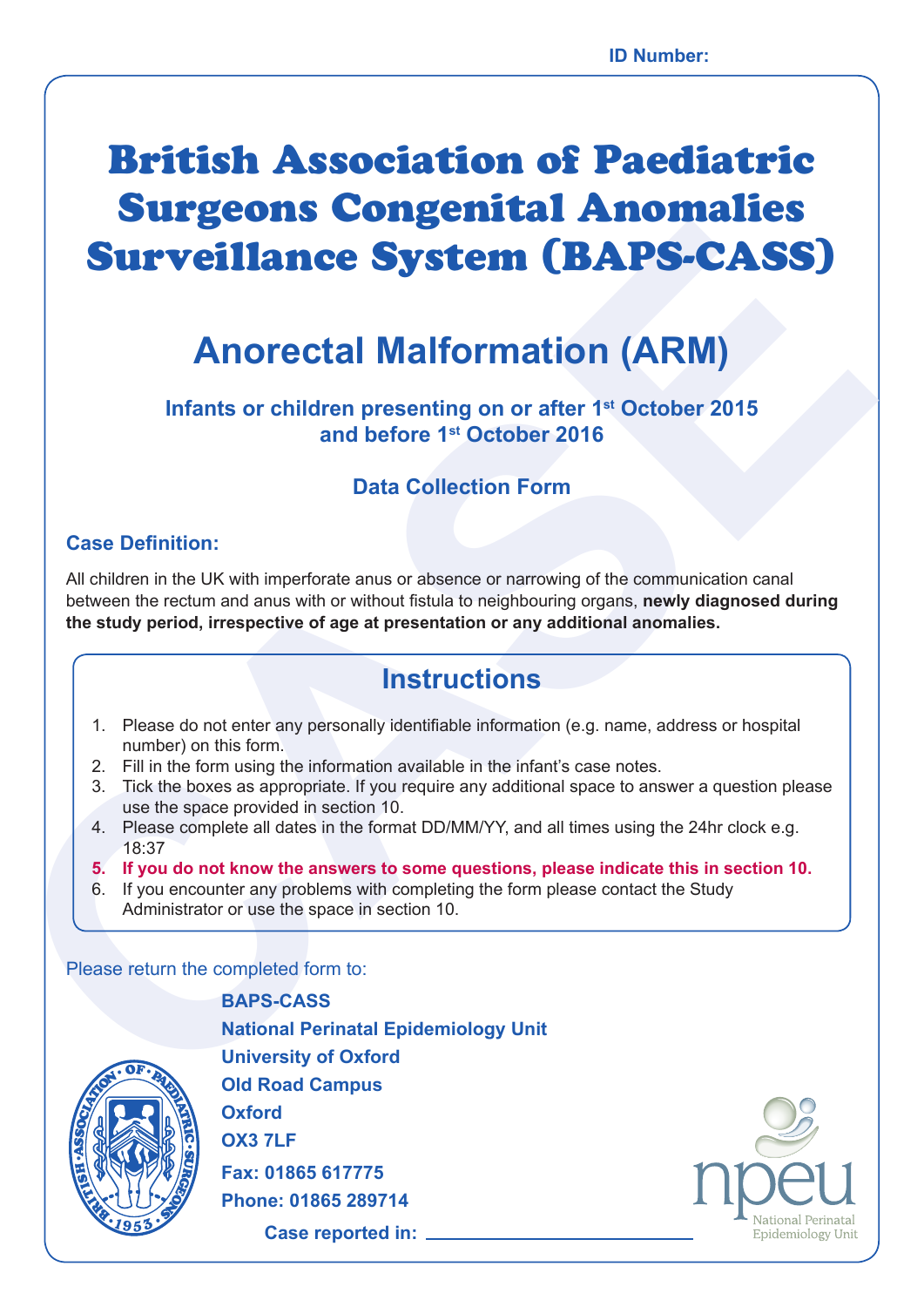| 1.1 | Not known<br>What was the mother's year of birth?                                                                                                                                             |
|-----|-----------------------------------------------------------------------------------------------------------------------------------------------------------------------------------------------|
| 1.2 | Please give the first alphabetical part of mother's postcode<br>(E.g. OX for Oxfordshire, EH for Edinburgh, L for Liverpool)                                                                  |
| 1.3 | What is the infant/child's Ethnic group*                                                                                                                                                      |
| 1.4 | Has the mother ever had a pregnancy where the fetus has been<br>diagnosed with either ARM, another structural anomaly, a chromosomal<br>anomaly or malformation syndrome?<br>Yes<br><b>No</b> |
|     |                                                                                                                                                                                               |
| 1.5 | Is there any family history of ARM or related conditions, including<br><b>Yes</b><br>syndromes and associations?<br><b>No</b>                                                                 |
|     | If Yes, please give details including relation to this infant/child:                                                                                                                          |
|     |                                                                                                                                                                                               |
|     | Please continue in Section 10 if necessary.                                                                                                                                                   |
| 1.6 | Did the mother receive any fertility treatment to assist with the<br>Not known<br>conception of this pregnancy?<br>Yes<br>No                                                                  |
|     | If Yes, please give details: ______                                                                                                                                                           |
| 1.7 | Not known<br>Gestational age at birth (completed weeks)<br>weeks                                                                                                                              |
| 1.8 | Female<br>Indeterminate<br><b>Gender</b><br>Male                                                                                                                                              |
| 1.9 | <b>Birthweight</b>                                                                                                                                                                            |
|     | 1.10 Was ARM suspected antenatally?<br>Yes<br><b>No</b>                                                                                                                                       |
|     | If Yes, at what gestational age was it first suspected? (completed weeks)                                                                                                                     |
|     | If Yes, please document sonographic abnormalities noted:                                                                                                                                      |
|     | <b>Dilated Rectum</b><br>Yes<br>No<br>Not known                                                                                                                                               |
|     | <b>No</b><br>Not known<br>Hydrocolpus<br>Yes                                                                                                                                                  |
|     | Others (please list)                                                                                                                                                                          |
|     |                                                                                                                                                                                               |
|     | Please continue in Section 10 if necessary.                                                                                                                                                   |
|     | If Yes, did the mother receive prenatal surgical counselling?<br>Yes<br>No                                                                                                                    |
|     |                                                                                                                                                                                               |
|     | <b>Section 2: Initial Investigations and Management</b>                                                                                                                                       |
|     |                                                                                                                                                                                               |
|     |                                                                                                                                                                                               |

|               | <b>Section 2: Initial Investigations and Management</b>                                                                                         |                   |
|---------------|-------------------------------------------------------------------------------------------------------------------------------------------------|-------------------|
| 2.1           | What was the infant/child's age at first presentation<br>to your hospital?<br>(If diagnosed antenatally and inborn, please record '0')<br>vears | months<br>days    |
| $2.2^{\circ}$ | What was the date of first presentation to your hospital?                                                                                       |                   |
| 2.3           | Was the infant/child transferred as an inpatient from another hospital?                                                                         | <b>Yes</b><br>No. |
|               | If Yes, please specify which hospital: $\equiv$                                                                                                 |                   |
|               | Date of Transfer:                                                                                                                               |                   |
| 2.4           | What was the date of diagnosis?                                                                                                                 |                   |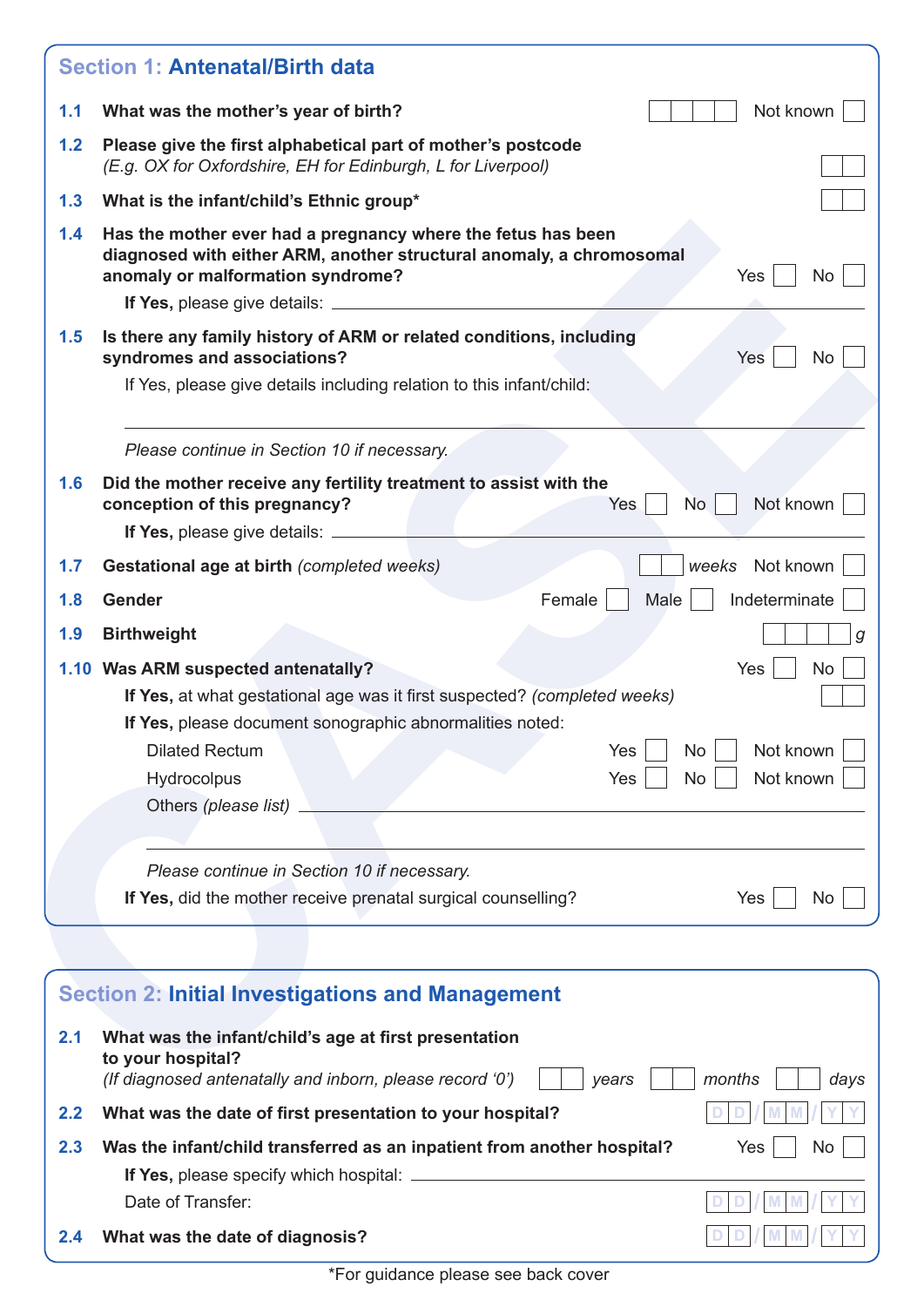| 2.5 | Was the infant/child more than 24 hours old at the time of<br>Not known<br>diagnosis?<br>No<br>Yes |            |           |                                                  |                                                                                                                                                            |  |
|-----|----------------------------------------------------------------------------------------------------|------------|-----------|--------------------------------------------------|------------------------------------------------------------------------------------------------------------------------------------------------------------|--|
| 2.6 | Was the infant/child discharged home after birth before diagnosis?                                 |            |           |                                                  | <b>No</b><br>Yes                                                                                                                                           |  |
| 2.7 | Other                                                                                              |            |           | Parent<br><b>Health Visitor</b><br>Paediatrician | Who first suspected an anorectal abnormality in this infant/child? (please only tick one)<br>Midwife<br><b>GP</b><br>Paediatric Surgical Team<br>Not known |  |
| 2.8 | Were any imaging investigations undertaken on this infant/child?                                   |            |           |                                                  | Yes<br>No                                                                                                                                                  |  |
|     | If Yes, please indicate all that apply:                                                            |            |           |                                                  |                                                                                                                                                            |  |
|     | Investigation                                                                                      | <b>Yes</b> | <b>No</b> | <b>Date</b>                                      | <b>Any Abnormalities Detected<sup>#</sup></b>                                                                                                              |  |
|     | <b>Ultrasound</b>                                                                                  |            |           |                                                  |                                                                                                                                                            |  |
|     | <b>Renal Tract</b>                                                                                 |            |           |                                                  |                                                                                                                                                            |  |
|     | Spine                                                                                              |            |           |                                                  |                                                                                                                                                            |  |
|     | Echo                                                                                               |            |           |                                                  |                                                                                                                                                            |  |
|     | <b>Plain X-ray</b>                                                                                 |            |           |                                                  |                                                                                                                                                            |  |
|     | Prone cross-table<br>lateral                                                                       |            |           |                                                  | If Yes, was there gas:<br>below the coccyx<br>above the coccyx                                                                                             |  |
|     | <b>CXR</b>                                                                                         |            |           |                                                  |                                                                                                                                                            |  |
|     | <b>AXR</b>                                                                                         |            |           |                                                  |                                                                                                                                                            |  |
|     | <b>Whole Spine</b>                                                                                 |            |           |                                                  |                                                                                                                                                            |  |
|     | Lumbo sacral AP<br>only                                                                            |            |           |                                                  |                                                                                                                                                            |  |
|     | <b>Micturating</b><br>Cystourethrogram                                                             |            |           |                                                  |                                                                                                                                                            |  |
|     | <b>Contrast study</b><br>(E.g. distal loopogram)                                                   |            |           |                                                  | If Yes, what was type of contrast<br>study was performed?                                                                                                  |  |
|     |                                                                                                    |            |           |                                                  | What was the result?                                                                                                                                       |  |
|     | <b>Other, imaging</b><br>please specify                                                            |            |           |                                                  |                                                                                                                                                            |  |
| 2.9 | Was the sacral ratio calculated?<br>If Yes, what was the result?                                   |            |           |                                                  | Not known<br>No <sub>1</sub><br>Yes                                                                                                                        |  |
|     | 2.10 Was there spontaneous meconium passage in the first 24<br>hours of life?                      |            |           |                                                  | Not known<br>Yes<br>No                                                                                                                                     |  |
|     | 2.11 Was there meconium in the urine prior to the first surgical<br>intervention?                  |            |           |                                                  | No<br>Not known<br>Yes                                                                                                                                     |  |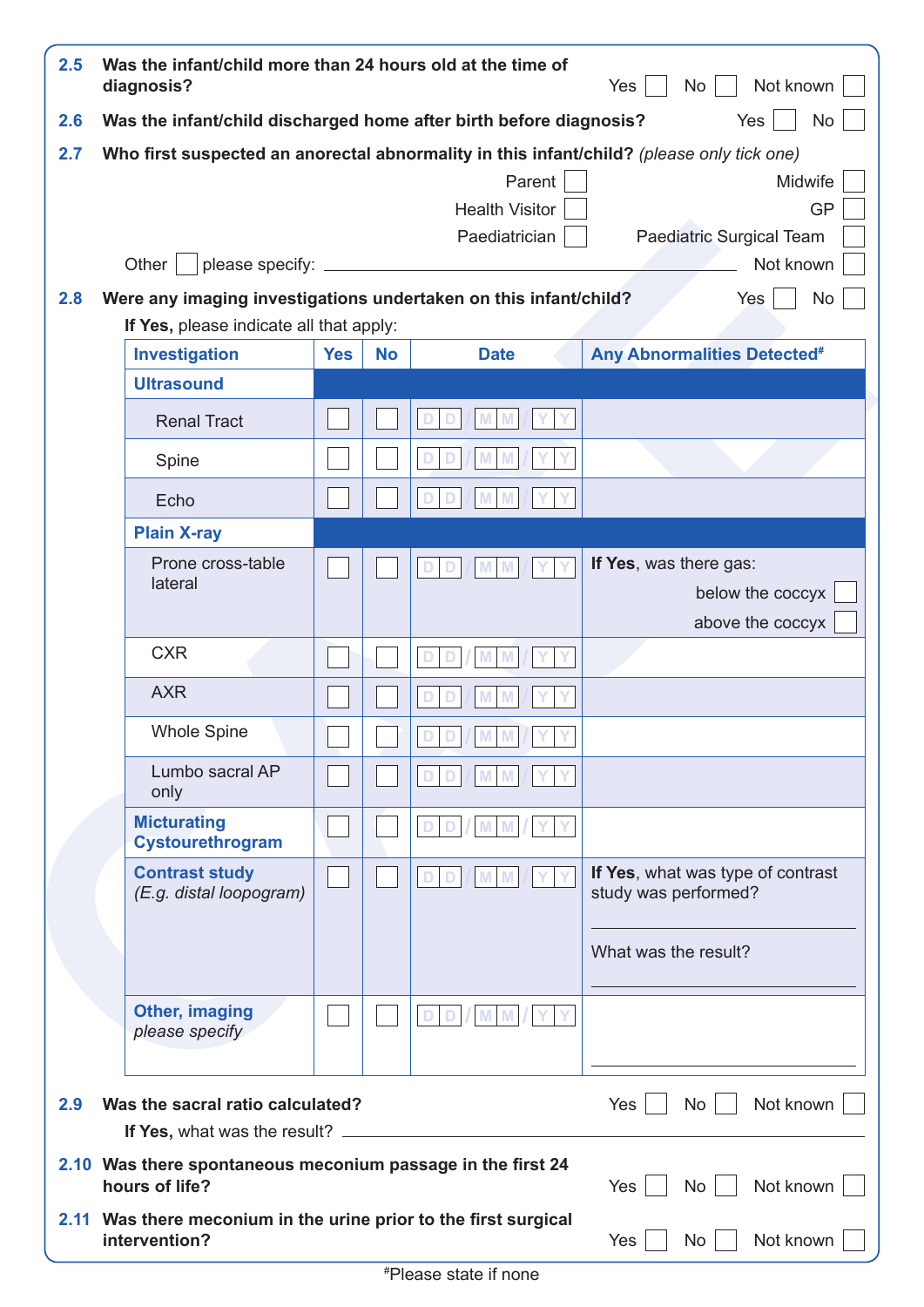| 3.1 | Has this infant/child had a surgical procedure (including EUA)?<br>Yes<br>No.                                                                                                 |
|-----|-------------------------------------------------------------------------------------------------------------------------------------------------------------------------------|
|     | If No, was this because:<br>Patient died prior to surgical management                                                                                                         |
|     | Plan for conservative management                                                                                                                                              |
|     | Plan for future surgery                                                                                                                                                       |
|     | Other                                                                                                                                                                         |
|     | If Other, please specify reason:                                                                                                                                              |
|     | If the child did not have a surgical procedure, please go to Section 6, otherwise continue below                                                                              |
| 3.2 | What was the date of first surgical procedure?                                                                                                                                |
| 3.3 | Which of the following were performed at the first surgical intervention<br>for management of the ARM? (Please tick all that apply)                                           |
|     | Dilatation/calibration of anus<br>Examination under Anaesthesia                                                                                                               |
|     | <b>Manual Evacuation/washout</b><br>Peña Stimulation                                                                                                                          |
|     | Formation of a stoma<br><b>Examination under Anaesthesia</b>                                                                                                                  |
|     | Definitive correction of anorectal atresia or stenosis<br>Other                                                                                                               |
|     | If Other, please specify reason: _____                                                                                                                                        |
|     | If Yes, please state all additional procedures performed at the same time:                                                                                                    |
|     |                                                                                                                                                                               |
|     |                                                                                                                                                                               |
|     | <b>Section 4: Definitive Surgical Management</b>                                                                                                                              |
| 4.1 | Has the infant/child had definitive surgical correction of their ARM?<br>Yes                                                                                                  |
|     | If No, please go to Section 6                                                                                                                                                 |
|     | If Yes, what was the date?                                                                                                                                                    |
|     | (If this was undertaken at the first surgical intervention, please enter the same date as in 3.2)                                                                             |
| 4.2 | Were any of the following performed prior to, or during, the definitive<br>surgical correction of the ARM?<br>(Please tick all that apply. If none, tick 'none of the above') |
|     | No.<br><b>Bowel Preparation</b><br><b>Central Venous Line Insertion</b>                                                                                                       |

|     | <b>Section 4: Definitive Surgical Management</b>                                                                                                                              |                                      |
|-----|-------------------------------------------------------------------------------------------------------------------------------------------------------------------------------|--------------------------------------|
| 4.1 | Has the infant/child had definitive surgical correction of their ARM?                                                                                                         | Yes<br>No.                           |
|     | If No, please go to Section 6                                                                                                                                                 |                                      |
|     | If Yes, what was the date?                                                                                                                                                    |                                      |
|     | (If this was undertaken at the first surgical intervention, please enter the same date as in 3.2)                                                                             |                                      |
| 4.2 | Were any of the following performed prior to, or during, the definitive<br>surgical correction of the ARM?<br>(Please tick all that apply. If none, tick 'none of the above') |                                      |
|     | <b>Bowel Preparation</b>                                                                                                                                                      | <b>Central Venous Line Insertion</b> |
|     | Urethral catheterisation                                                                                                                                                      | Cystoscopy                           |
|     | Vaginoscopy                                                                                                                                                                   | Endoscopy of the distal colon        |
|     | Formation of a Stoma                                                                                                                                                          | None of the above                    |
| 4.3 | Were any other procedures performed at the same time as definitive<br>surgical correction not mentioned previously?                                                           | Yes<br>No.                           |
|     | If Yes, please give details:                                                                                                                                                  |                                      |
|     | Please continue in Section 10 if necessary.                                                                                                                                   |                                      |
|     |                                                                                                                                                                               |                                      |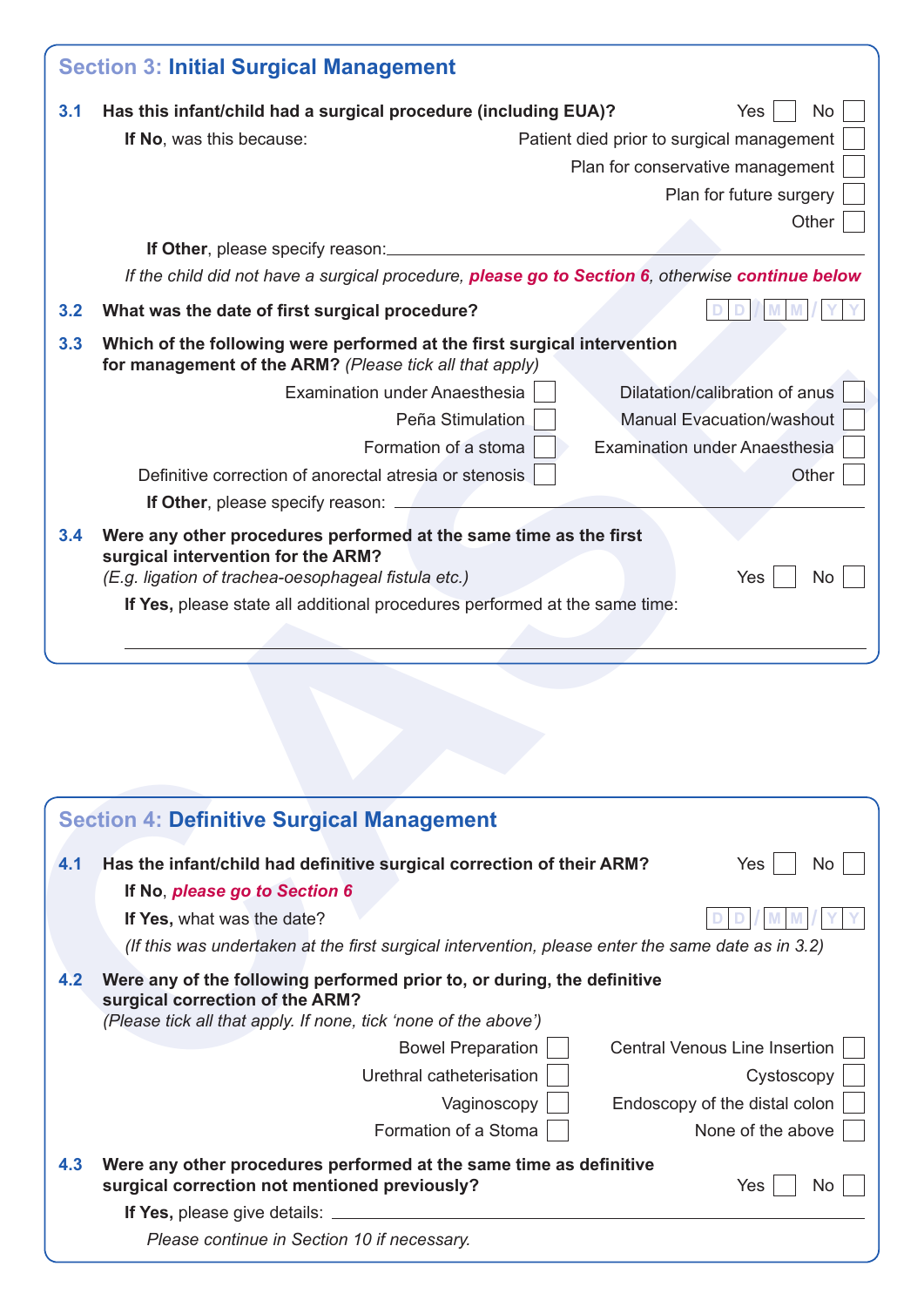| 4.4 | Did the child have an anoplasty?<br>If Yes, please describe: (e.g. V-Y plasty, cut-back etc.) |                                            | Yes<br>Nο                              |
|-----|-----------------------------------------------------------------------------------------------|--------------------------------------------|----------------------------------------|
|     | If No, which definite procedure was performed?<br>Trans-anal proctoplasty (TAP)               | Posterior Saggital Ano-rectoplasty (PSARP) |                                        |
|     |                                                                                               | Anterior Saggital Ano-rectoplasty (ASARP)  |                                        |
|     | <b>If Other, please specify:</b>                                                              |                                            | Other                                  |
| 4.5 | Was abdominal mobilisation of the bowel undertaken?<br>If Yes, was this:                      | open                                       | Yes<br>No<br><b>OR</b><br>laparoscopic |
| 4.6 | On what date did enteral feeds commence following definite<br>surgical correction?            |                                            |                                        |
| 4.7 | How many days post-operative TPN did the child receive?<br>(If Zero, please record 0)         |                                            |                                        |

|     |                                                                                       |                                                      | Other |
|-----|---------------------------------------------------------------------------------------|------------------------------------------------------|-------|
| 4.5 | Was abdominal mobilisation of the bowel undertaken?<br>If Yes, was this:              | <b>Yes</b><br>laparoscopic<br><b>OR</b><br>open      | No    |
| 4.6 | On what date did enteral feeds commence following definite<br>surgical correction?    |                                                      |       |
| 4.7 | How many days post-operative TPN did the child receive?<br>(If Zero, please record 0) |                                                      |       |
|     | <b>Section 5: Stoma Information</b>                                                   |                                                      |       |
|     |                                                                                       |                                                      |       |
| 5.1 | Has this infant/child had a stoma?                                                    | Yes                                                  | No    |
|     | If No, please go to Section 6, otherwise continue below                               |                                                      |       |
| 5.2 | What was the date of formation?                                                       |                                                      |       |
| 5.3 | Why was a stoma formed in this patient?                                               |                                                      |       |
|     |                                                                                       | Formed as part of a planned staged surgical approach |       |
|     |                                                                                       | Performed as an emergency                            |       |
|     |                                                                                       | Other reason                                         |       |
| 5.4 | Was the stoma a:                                                                      | Loop stoma                                           |       |
|     |                                                                                       | Single ended stoma                                   |       |
|     |                                                                                       | Divided stoma (separate stoma and mucous fistula)    |       |
| 5.5 | Was the stoma in the:                                                                 | Small Intestine                                      |       |
|     |                                                                                       | Transverse colon                                     |       |
|     |                                                                                       | Descending colon/sigmoid junction                    |       |
|     |                                                                                       |                                                      | Other |
| 5.6 | Has the stoma been closed?                                                            | Yes                                                  | No    |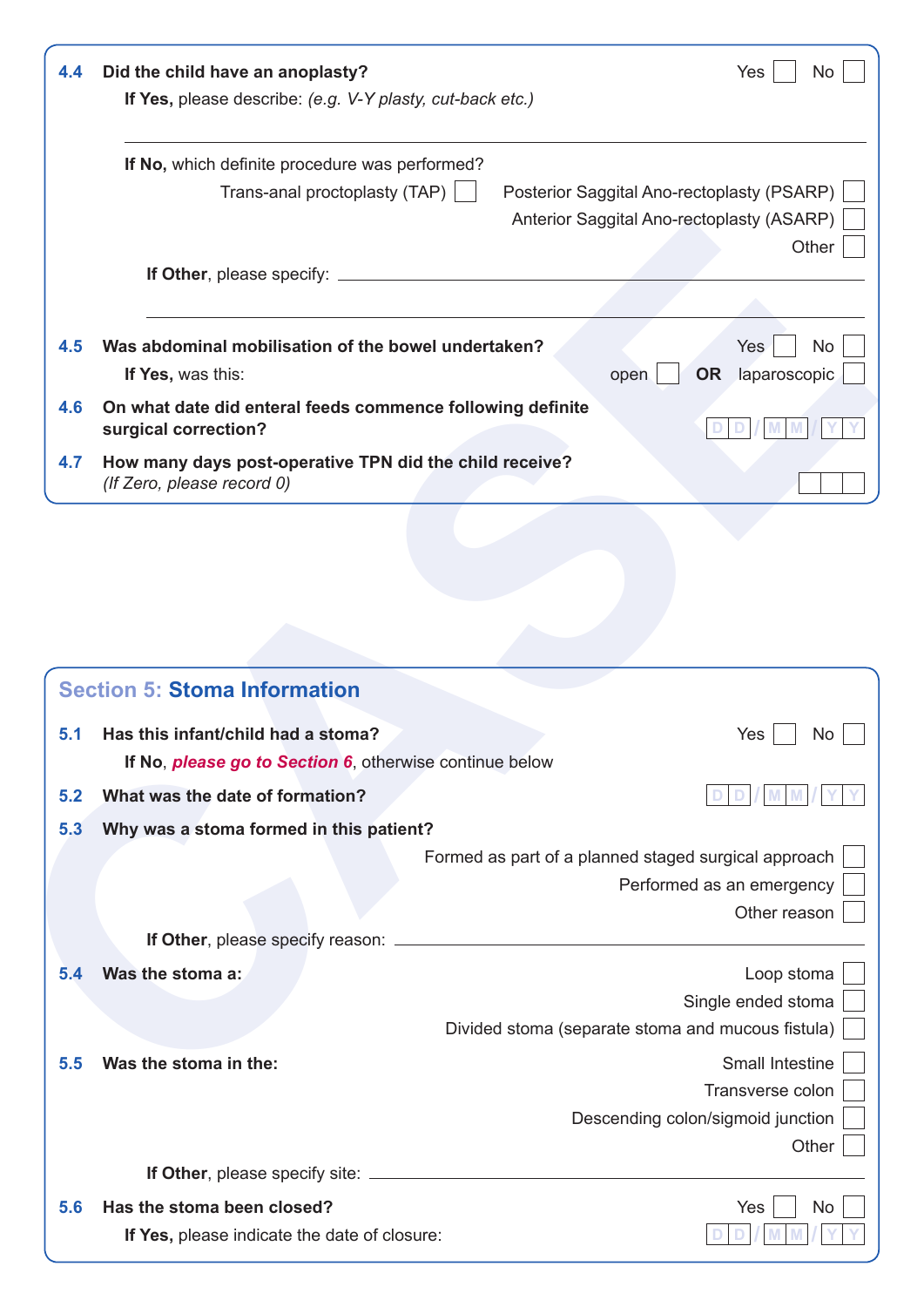| 6.1 | Has the final anatomical classification of this infant/child's anorectal<br>atresia or stenosis been established? (Please only tick one)                                                                |               |                 |  |                                  |    | Yes                      | No.       |
|-----|---------------------------------------------------------------------------------------------------------------------------------------------------------------------------------------------------------|---------------|-----------------|--|----------------------------------|----|--------------------------|-----------|
|     | If Yes, was this:                                                                                                                                                                                       |               | pre-operatively |  | intra-operatively                |    | At post-mortem           |           |
|     | What was the final anatomical classification?                                                                                                                                                           |               |                 |  |                                  |    |                          |           |
|     | Perineal (Cutaneous) fistula                                                                                                                                                                            |               |                 |  |                                  |    | Recto-vestibular fistula |           |
|     | Bulbar rectourethral fistula                                                                                                                                                                            |               |                 |  |                                  |    | Recto-vaginal fistula    |           |
|     | Prostatic rectourethral fistula                                                                                                                                                                         |               |                 |  |                                  |    |                          | Cloaca    |
|     | Rectovesical fistula                                                                                                                                                                                    |               |                 |  | Imperforate anus without fistula |    |                          |           |
|     |                                                                                                                                                                                                         | Anal stenosis |                 |  |                                  |    | <b>Funnel Anus</b>       |           |
|     | Rectal atresia/stenosis                                                                                                                                                                                 |               |                 |  |                                  |    | Pouch Colon              |           |
|     |                                                                                                                                                                                                         | H fistula     |                 |  |                                  |    | <b>Anterior Anus</b>     |           |
|     |                                                                                                                                                                                                         |               |                 |  |                                  |    |                          | Other     |
|     | If Other, please specify:                                                                                                                                                                               |               |                 |  |                                  |    |                          |           |
| 6.2 | Did this child have a perineal fistula or an anterior anus?                                                                                                                                             |               |                 |  |                                  |    | Yes                      | <b>No</b> |
|     | If Yes, what was the distance from the opening to the centre of                                                                                                                                         |               |                 |  |                                  |    |                          |           |
|     | the sphincter muscle?                                                                                                                                                                                   |               |                 |  |                                  | mm | Not known                |           |
|     | What was the calibre of the opening prior to dilatation/correction? Hegar size                                                                                                                          |               |                 |  |                                  |    | Not known                |           |
|     |                                                                                                                                                                                                         |               |                 |  |                                  |    |                          |           |
| 6.3 | What proportion of the opening was surrounded by sphincter?<br>Is anorectal atresia or stenosis an isolated abnormality in this infant/child?<br>If No, please give details of associated abnormalities |               |                 |  |                                  | %  | Not known<br>Yes         |           |
|     | <b>Type of Anomaly</b>                                                                                                                                                                                  | <b>Yes</b>    | <b>No</b>       |  | If Yes, please give details      |    |                          |           |
|     | Spinal column/cord                                                                                                                                                                                      |               |                 |  |                                  |    |                          |           |
|     | Sacrum                                                                                                                                                                                                  |               |                 |  |                                  |    |                          |           |
|     | Limb                                                                                                                                                                                                    |               |                 |  |                                  |    |                          |           |
|     | Cardiac                                                                                                                                                                                                 |               |                 |  |                                  |    |                          |           |
|     | Renal tract/Genital                                                                                                                                                                                     |               |                 |  |                                  |    |                          |           |
|     | Gastrointestinal (incl. OA)                                                                                                                                                                             |               |                 |  |                                  |    |                          |           |
|     | Genetic including aneuploidy                                                                                                                                                                            |               |                 |  |                                  |    |                          |           |
|     | Other named syndromes/<br>associations, please specify                                                                                                                                                  |               |                 |  |                                  |    |                          | No        |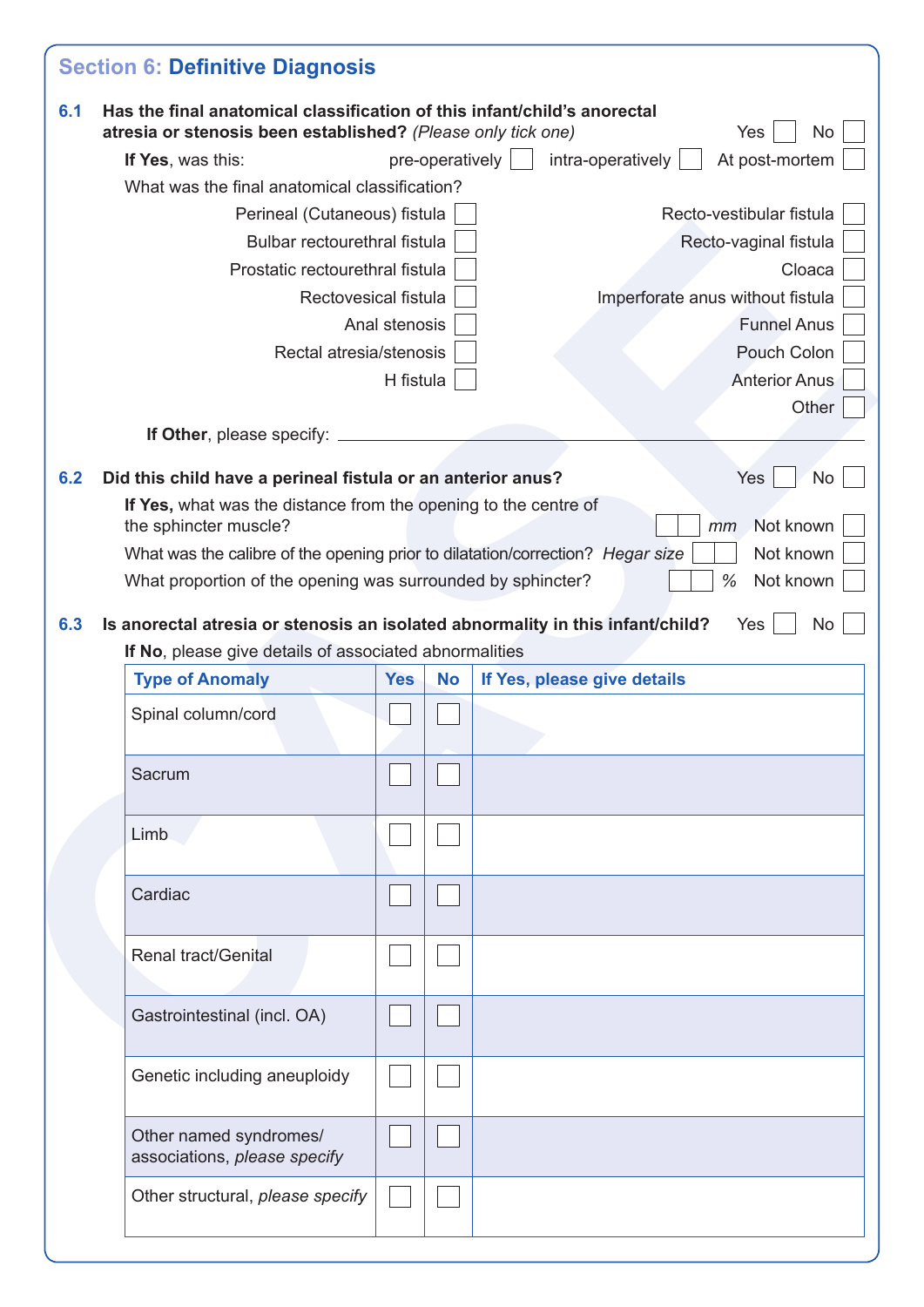|     | <b>Section 7: Other Management</b>                                                                                                                                                   |           |
|-----|--------------------------------------------------------------------------------------------------------------------------------------------------------------------------------------|-----------|
| 7.1 | Did the infant/child undergo anal dilatations?<br>Yes                                                                                                                                | No        |
|     | If No, <i>please go to Section 8</i> , otherwise continue below                                                                                                                      |           |
| 7.2 | Not known<br>What size Hegar did dilatations start at?<br>Hegar size                                                                                                                 |           |
| 7.3 | Was anal dilation used as definitive management for the anorectal atresia<br>or stenosis? (i.e. no surgical correction was performed)<br>Yes<br>If Yes, what date did they commence? | <b>No</b> |
| 7.4 | Was anal dilatation used as part of post-operative management?<br>Yes                                                                                                                | No        |
|     | If Yes, what date did they commence?                                                                                                                                                 |           |
| 7.5 | Have dilatations finished?<br>Yes<br>Not known<br><b>No</b>                                                                                                                          |           |
|     | <b>Hegar size</b><br>If Yes, what size Hegar did dilatations finish at?                                                                                                              |           |
| 7.6 | Were the infant/child's primary carers (parents/guardians) trained to<br>perform anal dilatations?<br>Yes                                                                            | <b>No</b> |
|     |                                                                                                                                                                                      |           |
|     | <b>Section 8: Early Morbidity</b><br>(28 days post initial surgery or decision for non-operative management)                                                                         |           |
| 8.1 | Were any further surgical procedures required in the first 28 days<br>following initial surgery or decision for non-operative management?<br>Yes                                     | No.       |
|     | If Yes, please give details in the table below:                                                                                                                                      |           |
|     | <b>Details of Further Surgical Procedure</b><br><b>Date of Surgery</b>                                                                                                               |           |
|     |                                                                                                                                                                                      |           |
|     | $\ W\ $ $\ W\ $                                                                                                                                                                      |           |
|     |                                                                                                                                                                                      |           |
|     |                                                                                                                                                                                      |           |
|     | Please continue in Section 10 if necessary                                                                                                                                           |           |
| 8.2 | Did any complications relating to surgical management occur?<br>Yes                                                                                                                  | No.       |
|     | If Yes, tick all that apply:                                                                                                                                                         |           |
|     | Wound infection requiring antibiotics<br>Pelvic abscess                                                                                                                              |           |
|     | Dehiscence of perineal wound                                                                                                                                                         |           |
|     | Stoma problem                                                                                                                                                                        |           |
|     |                                                                                                                                                                                      |           |
|     | Injury to a viscus (e.g. bladder/urethra)                                                                                                                                            |           |
|     |                                                                                                                                                                                      |           |
|     | Other complication(s)                                                                                                                                                                |           |
|     |                                                                                                                                                                                      |           |
|     | Please continue in Section 10 if necessary                                                                                                                                           |           |
| 8.3 | Did this infant have any other morbidity?<br>Yes                                                                                                                                     | No        |
|     | Please continue in Section 10 if necessary                                                                                                                                           |           |